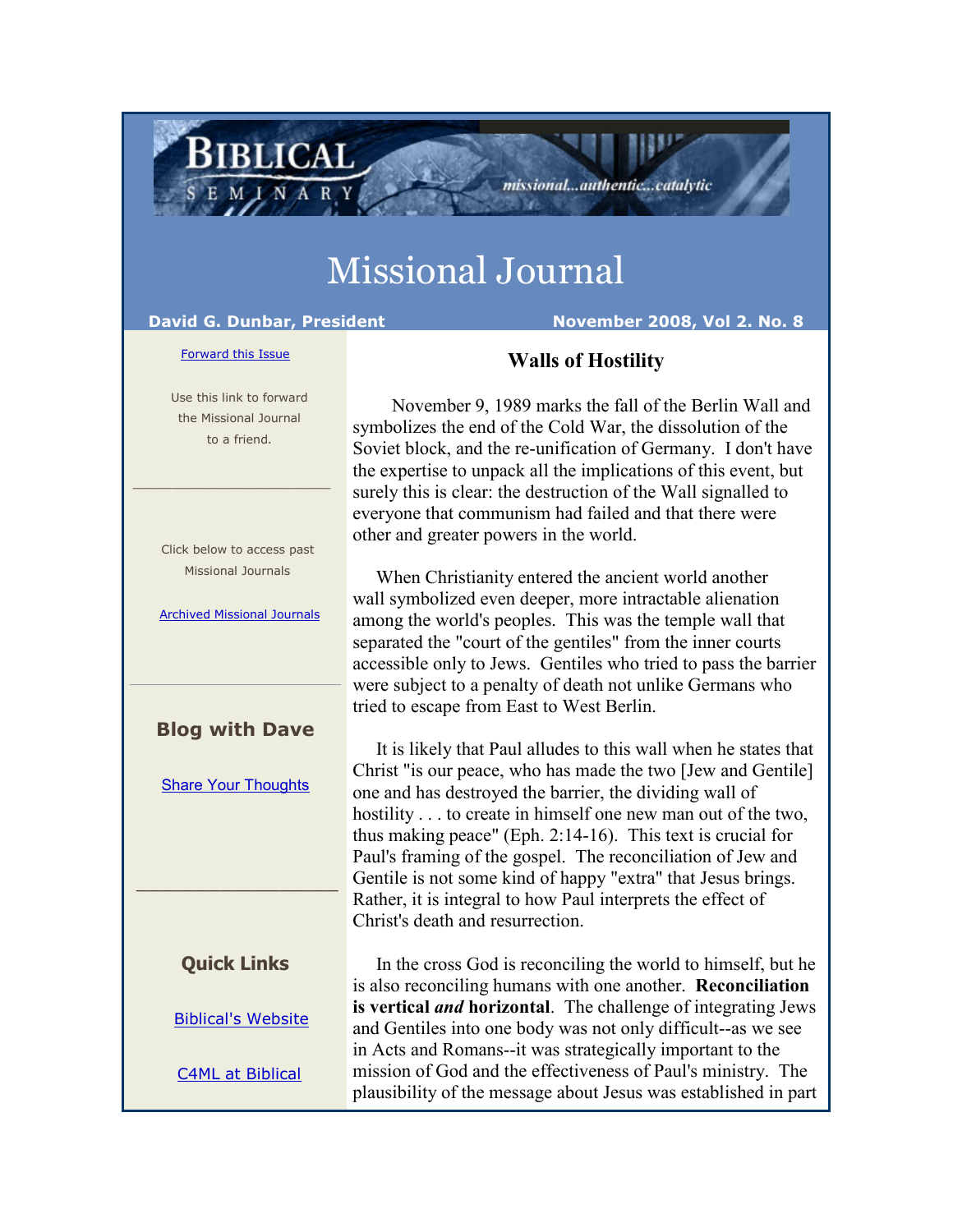| If you are interested in supporting                                                                           | by the visibility of Jews and Gentiles transcending centuries<br>of hostility.                                                                                                                                                                                                                                                                                                                                                                                                                                                                                                                                                                            |
|---------------------------------------------------------------------------------------------------------------|-----------------------------------------------------------------------------------------------------------------------------------------------------------------------------------------------------------------------------------------------------------------------------------------------------------------------------------------------------------------------------------------------------------------------------------------------------------------------------------------------------------------------------------------------------------------------------------------------------------------------------------------------------------|
| our vision for seminary education<br>click below<br><b>Institutional Advancement</b><br><b>Planned Giving</b> | Bringing reconciliation among the peoples of the world<br>must always be part of the missional agenda. The horrors of<br>Rwanda in the bloody massacres of 1994 were perpetrated in<br>a nation estimated to be 80-90% "Christian." It has been<br>argued that the tribal animosities that drove much of the<br>conflict were created in part by colonialist and missionary<br><i>literature</i> , and anthropological studies of the early 20th<br>century.[1] In other words, Western missionaries in Rwanda<br>were complicit in building hostility rather than bridging it.                                                                           |
| copyright © 2007 David G. Dunbar                                                                              | But we should not flatter ourselves in thinking we have<br>avoided these problems ourselves. Racial alienation is alive<br>and well in the church in North America. We continue<br>struggling with the challenge of "dividing walls." In a post-<br>Christian society where our words have less impact, we must<br>refocus on the powerful witness of "lived out" reconciliation<br>among peoples of different color and culture.                                                                                                                                                                                                                         |
|                                                                                                               | I was reminded of this recently while visiting with a new<br>friend, Dr. Paul Husband, who has been the pastor of Tunica<br>Presbyterian Church for 20 years. We met to talk about the<br>missional church movement. I think I learned more from our<br>time together than Paul did.                                                                                                                                                                                                                                                                                                                                                                      |
|                                                                                                               | Located 35 miles south of Memphis, Tunica County,<br>Mississippi made headlines in 1988 as the poorest county in<br>America. Few black families live above the poverty level and<br>the county is well-known for its racial segregation. I was quite<br>taken by Paul's account of what God has been doing in Tunica<br>over the last two decades, so I asked him to share the story:                                                                                                                                                                                                                                                                     |
|                                                                                                               | When I came to Tunica in 1988 I thought I would get to<br>know several black pastors so I could share what I had<br>learned in seminary. But the pastors were so busy working<br>secular jobs 40 to 50 hours a week, and then preaching on<br>Sundays, that they did not have time to sit under my tutelage.<br>It's a good thing they didn't!<br>In the spring of 1996 black pastor Rodney Hibbler<br>invited me to attend the youth group he and his wife, Jenny,<br>led on Tuesday nights. Rodney had only a high school<br>education and no seminary training. I thought I would be able<br>to help him with his youth group since I had been a youth |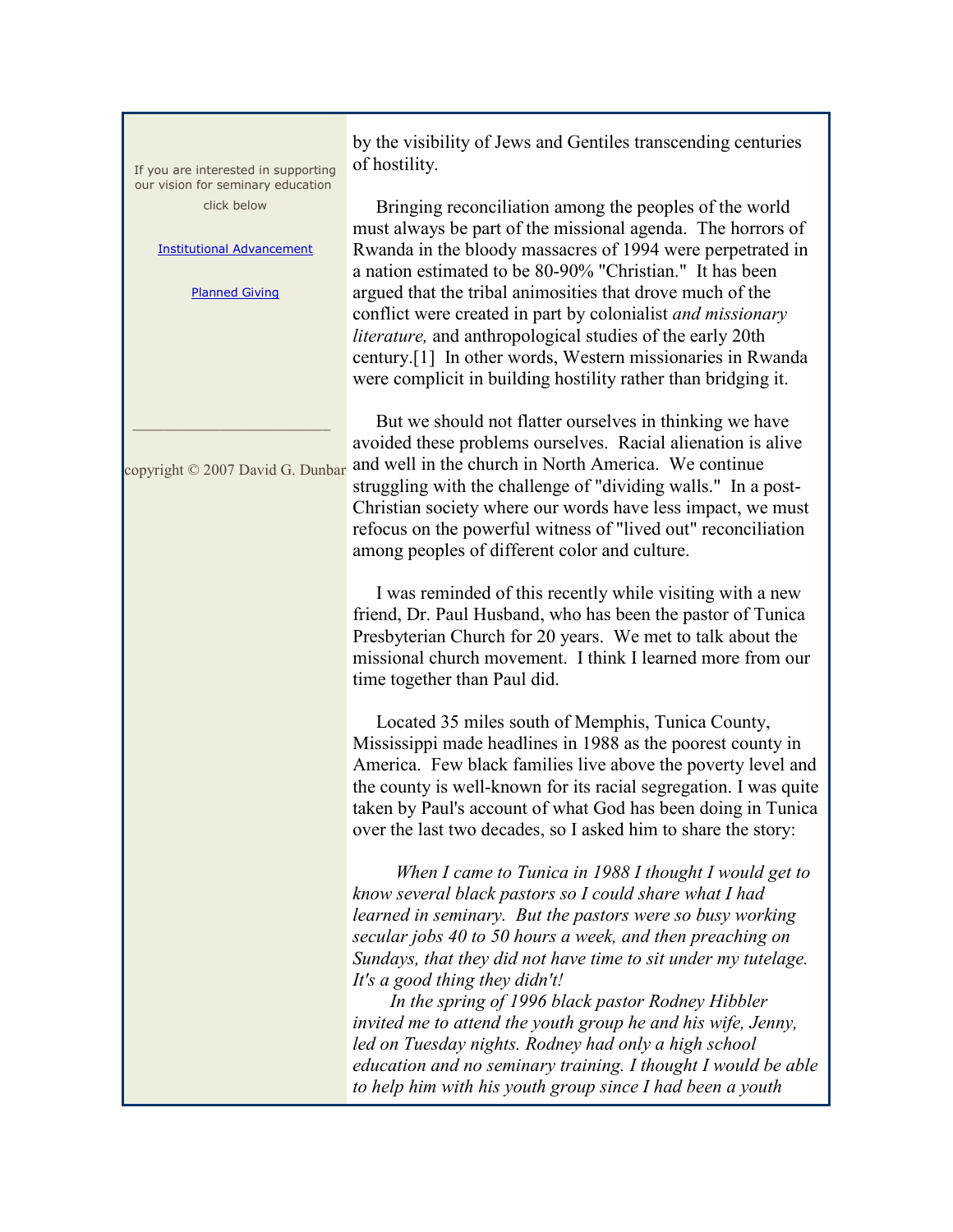*minster for seven years and had an MDiv and PhD in church history. Was I ever wrong!*

 *When I arrived that night about 120 teenagers were packed into a small church singing praise and worship songs with all their might. Rodney next opened the floor for onesentence testimonies. One by one the teenagers stood and gave their praise to God: "I just thank God for the privilege of singing His praise tonight," "I praise God for the Bible," "I praise my Lord Jesus for changing my heart and forgiving me all my sins...." Everyone had something for which they gave thanks and praise to the Lord. Next the Bible study began and the teenagers participated by quoting verse after Bible verse with Rodney and Jenny. I had planned on helping them do youth ministry--even though I had a hard time getting 15 teenagers to attend my youth group, much less sing praises with gusto, give testimonies, and quote Scripture. God humbled me that night and showed me how much I could learn from my black brothers and sisters.* 

 *The Lord knit our hearts together, and I soon learned that Rodney knew his Bible backwards and forwards and could preach circles around me. I invited Rodney, his son, and his brother to attend a Promise Keepers rally in Memphis in the fall of 1996. As we continued to fellowship and pray together, we believed the Lord was calling us to bring the black and white pastors in Tunica County together to fulfill the Great Commission. The result was a newly formed Ministers Association of five black pastors and four white pastors who met weekly in my home for Henry Blackaby's Experiencing God Bible study. Out of that study we began planning an outreach effort together, agreeing to bring short term missions to Tunica.* 

 *Seth Barnes, executive director of Adventures in Missions (AIM), said in his yearly publication, Aim Opportunities: "Since the early nineties Tunica has been targeted as a gambling mecca by major casinos. Indeed, millions of dollars have flowed into the county, yet the poverty and attendant social pathologies are as bad as ever. In the midst of this, Christians here have seen God at work in powerful ways. Although the black churches are poor financially, they have wonderful men of God for their pastors, men with vision and passion to show the love of Christ to all the people of their county. Pastor Rodney Hibbler (who is black) and Pastor Paul Husband (who is white) have a passion to fulfill the Great Commission and to bring racial reconciliation to Tunica. Christ is at work in uniting the*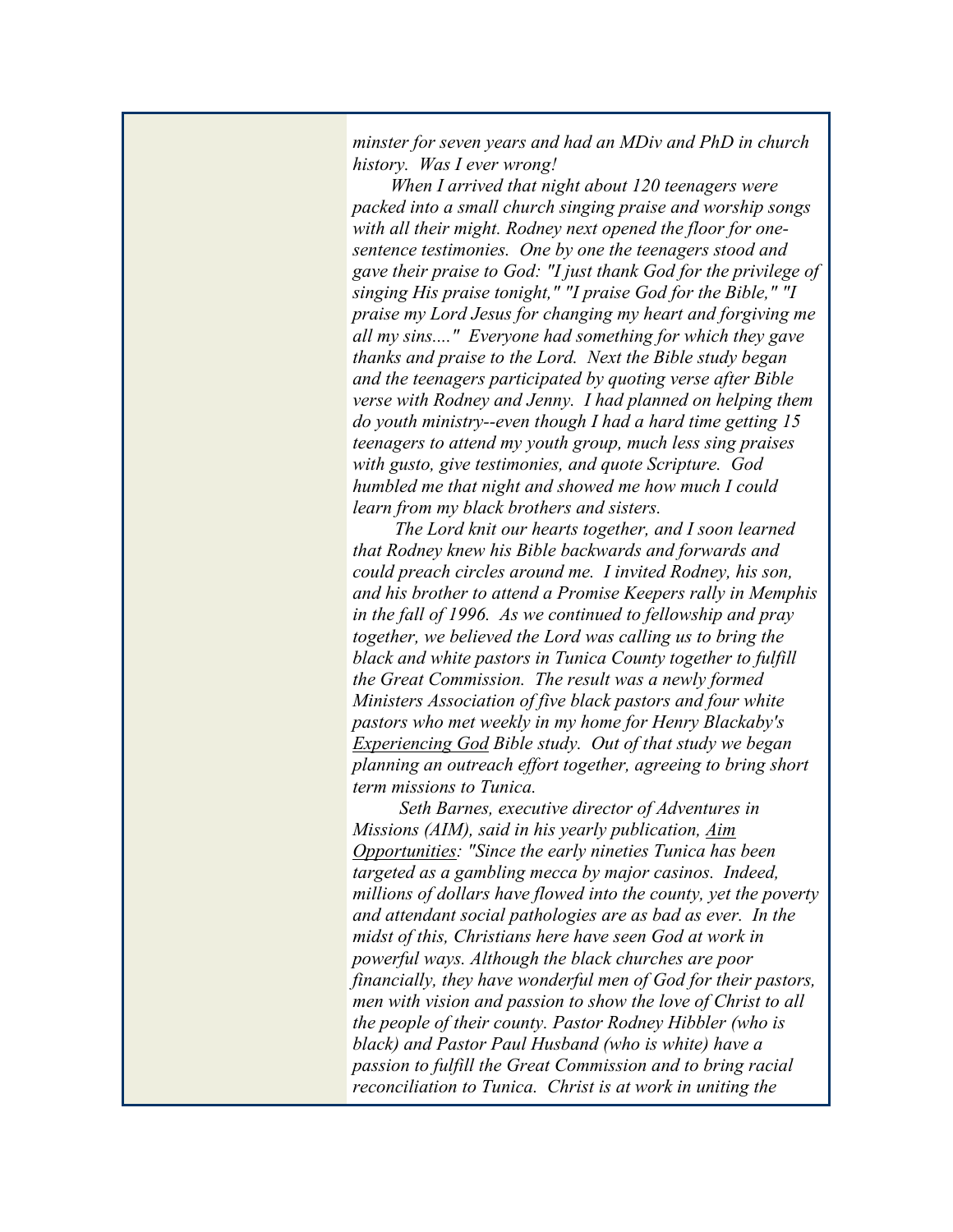*ministers as He breaks down the walls that have separated the races for so long."*

 *Rodney and I invited AIM, Southern Baptists, Christian colleges, and the Evangelical Presbyterian Church (EPC) to partner with us in short-term missions and help facilitate racial reconciliation in Tunica County. Over the past 12 years we have joined forces to host over 5,500 short-term missionaries who come to pray with and for those in need, and help us share the love of Christ in our community.* 

 *Mission activity has consisted of repairing and painting homes of the poor, re-roofing homes and churches, conducting acation Bible schools, basketball camps, health clinics, a nursing home ministry, sports evangelism, prayer ministries, door-to-door evangelism, and local jail evangelism. We have placed New Testaments with gospel tracts in over 2,500 homes and our gracious Lord has allowed us to see over 4,000 professions of faith in Christ as a result of the mission effort here in Tunica County since 1997. We now have plans to expand to other small Mississippi delta towns.*

So, just a few concluding thoughts from me:

 1. To be missional is not just talk but action. My friend Paul was engaged in missional ministry before I even started talking about it.

 2. As I have said in other articles, being missional is about moving back into the neighborhood and discerning what God is doing. **Too much of our understanding of ministry is focused internally**--**our denomination, our church, our building.** 

 3. The serious pursuit of racial reconciliation is a humbling process. Arrogance thrives behind the walls of racial insularity. When the gospel begins to tear down the walls, we often find that God's Spirit has already been at work in powerful ways on the other side. And we find that our own experience of the gospel is now enriched in the fellowship of those we previously feared or avoided.

 4. What I have called **the** *horizontal* **dimension of the gospel is not an optional add-on once we accomplish the real task of getting people "saved."** Rather, salvation in Christ is a comprehensive restoration of our relationship to